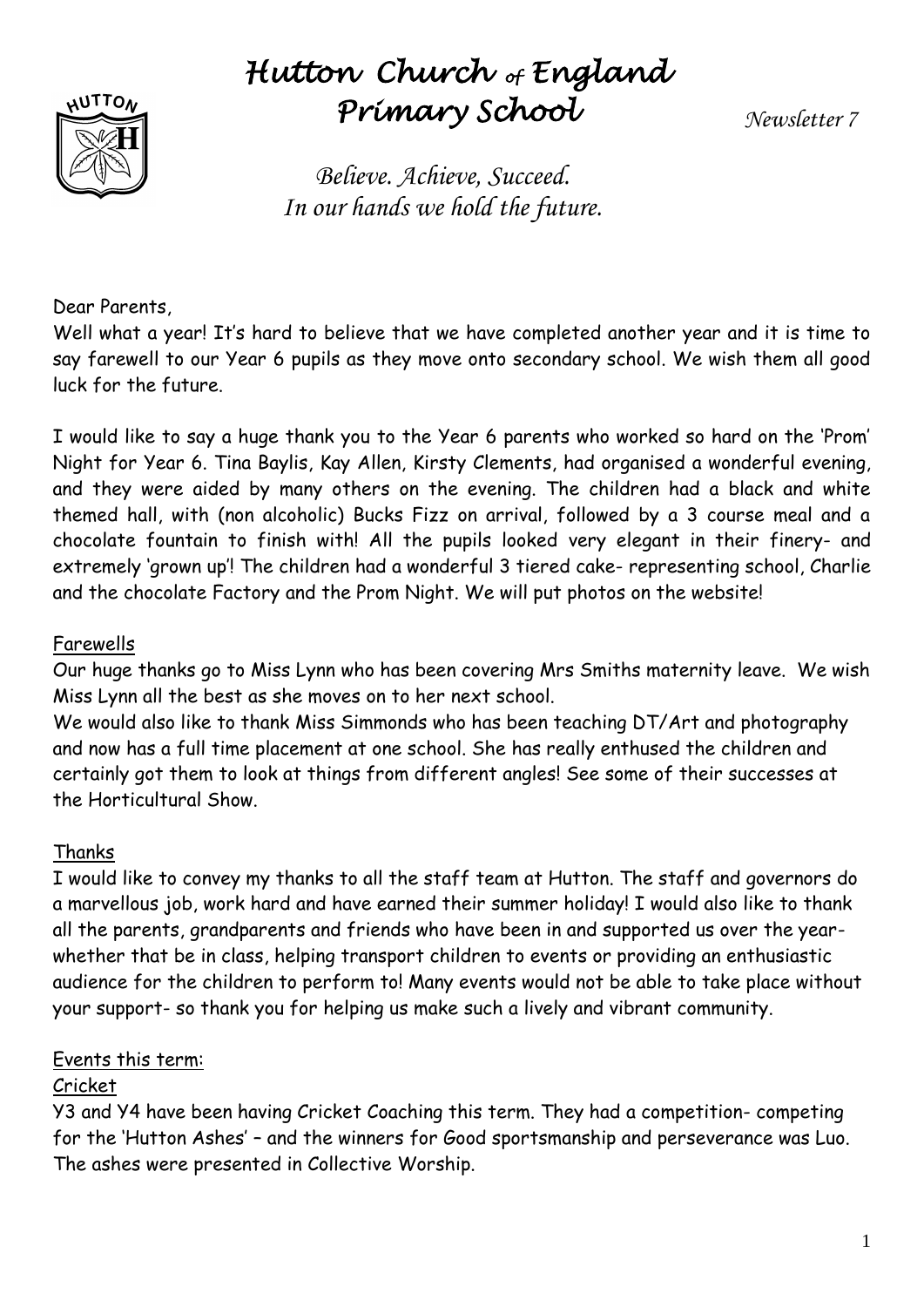Choir – the choir went to the Grange Nursing Home and entertained the residents with their singing, guitar and clarinet playing. The children performed really well. Thanks to Mr Holdaway for organising the choir.

#### Cello Concert

This was a huge success. Although many parents had attended in trepidation they all came out saying how impressive and tuneful the playing was after only 15 lessons! The pupils will be able to continue next year- so keep practising during the holiday- even 5 minutes a day will have a powerful effect!

Guitar Concert- congratulations to all our guitarists who played brilliantly at their concert. We heard a range from beginners to accomplished musicians and seeing how far some have progressed with regular practise is amazing! Keep on strumming!

## Y3 Gardeners

A huge thank you to Mr Chatburn for helping the Y3 class harvest their potato crop. It was a huge crop this year and Sue in the kitchen has been kept busy cooking them for the children to eat with their school dinners.

## Night Zoo Keeper Reading Torch Competition

Congratulations to the following children who all completed their reading torches by reading every day over the last term. It has made a noticeable difference to their reading! Lois Clapp YR Rose Edwards YR Amelia Read YR Billy Avery Y1 Ruby Avery Y2 Faye Baxter Y3 William Clapp Y3 Milly Fairhurst Y3 Tyler Symester Y3 Alyssa Ball Y4 Rebekah Insley Y4 Grace Edwards Y4 Sophie Stone Y4 Scarlett Williams Y4 Lily Price Y5 Olivia Harvey-Bennett Y5

If you haven't finished it but want to carry on with the challenge how about starting the Summer Reading Challenge with the library which is reading a book each week (6 by the end of the holiday). In September the teachers can always tell who has done this! The details are on our website.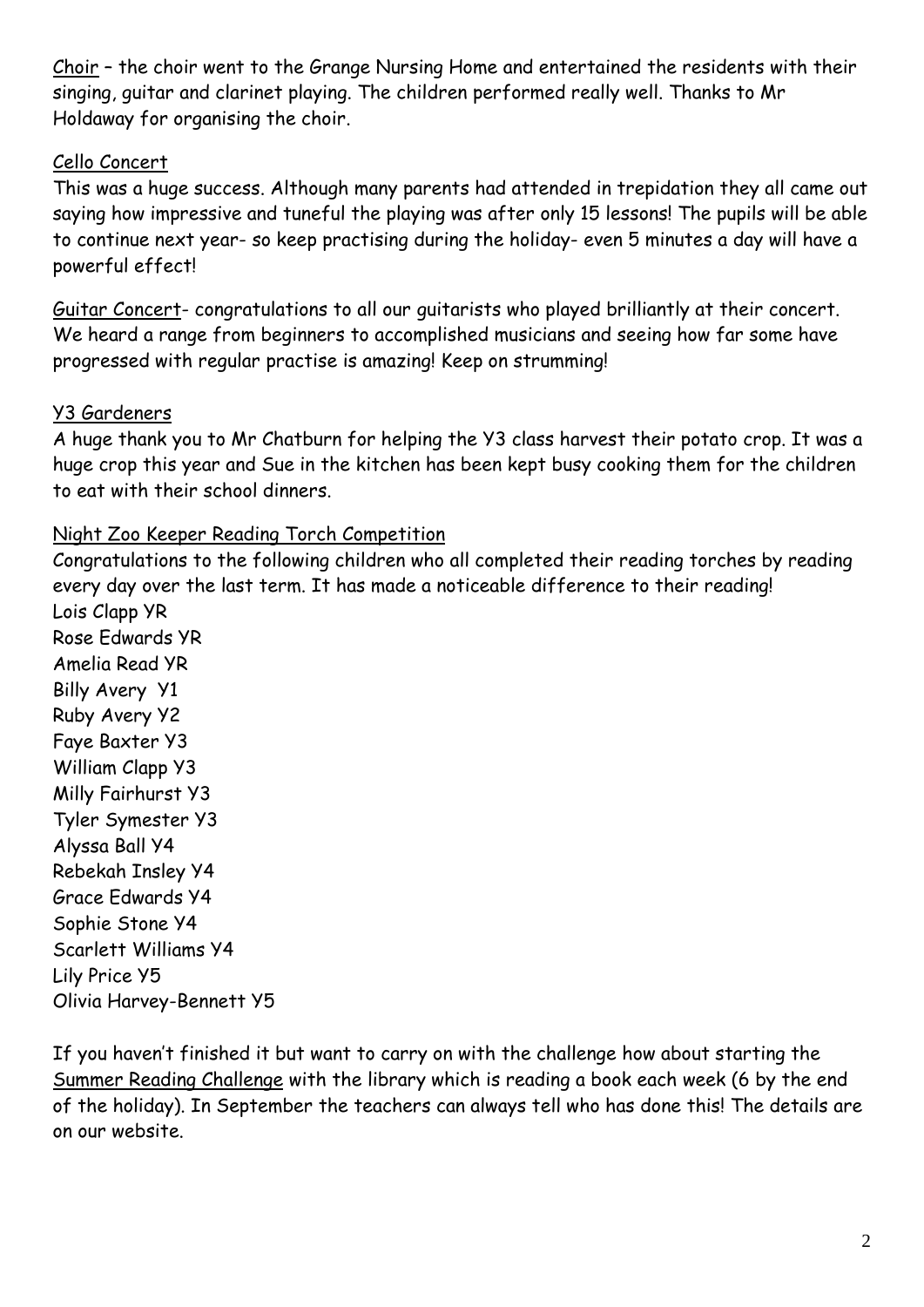## Sports Day

Well the sun shone for us in June and we had a fabulous day! The children were very competitive, the first 3 placings each earning tribe points. The overall winners of the Cup were Kamba. Congratulations to you all!

#### Sports Competition

Next year there will be more opportunity to compete with other schools as we have been given some Sports Premium money to subsidise this.

Please ensure your child has the correct PE kit- green shorts, Hutton t shirt, trainers for KS2 outdoors and black daps or bare feet for gym. Only pupils with the correct equipment will be able to represent the school at these events. At external events we need to be able to easily identify them. If you are eligible for Free School Meals and this is difficult please come and talk to me.

#### **Questionnaires**

I would like to thank all those who returned the questionnaires sent out on Parents evening. We had 51 responses.

The results were extremely positive.

90% agreed/strongly agreed that their children received appropriate homework for their age. (5 respondents disagreed)

98% agreed/strongly agreed that school ensures pupils are well behaved (1 respondent disagreed).

100% responded with 'agree' or 'strongly agree' on all other questions.

We had lots of positive comments written about the school.

- Welcoming friendly staff
- Availability and accessibility of teaching staff
- Parents get lots of opportunities to come in to see what the children are doing.
- Lessons are interesting
- Traditional and Christian ethos
- Strong in music and dance
- Helping students with abilities to excel academically
- The manners and politeness of pupils
- Children are known as individuals
- School organises fun things for the children to be involved in eg Hutton's got talent, carnival, Easter play, animation club, Folk dancing festival etc

We have taken note of the areas that you feel we could develop further. These included:

- More interschool (cluster) sport involvement (we have planned events for all KS2)
- Replacement of crossing person (a lady has been appointed and trained and is due to start in September)
- Homework- these were evenly split between those saying there was too much to those requesting less (especially in holidays) !
- More trips
- Stricter on uniform (see below)
- Improving the buildings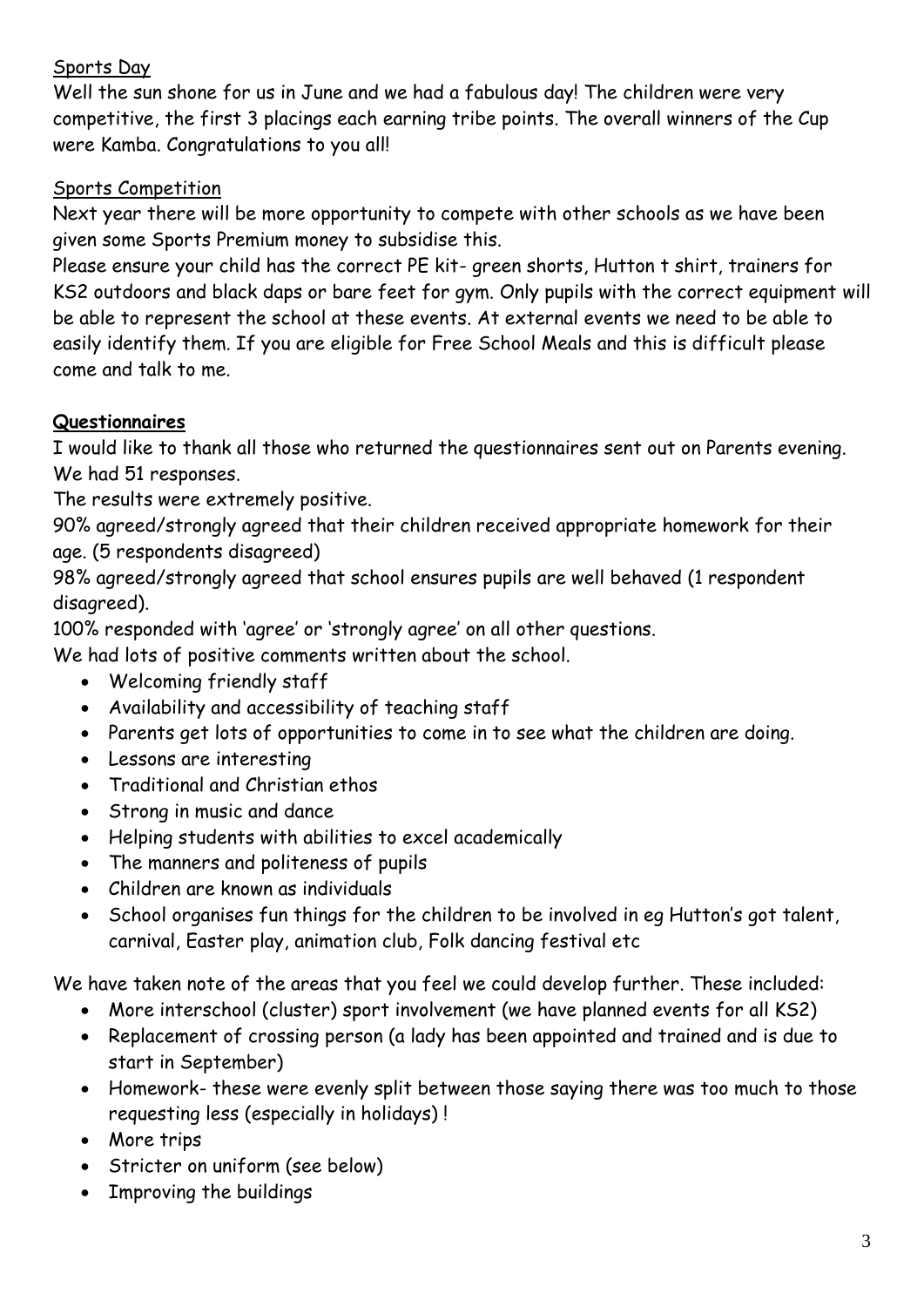More extra curricular clubs (we have increased these and got more outside providers into school- although these do come at a cost)

# **Holidays in term time**

Whilst you are all aware that we already have a strict policy regarding holidays during term time, I would like to alert you to the fact that the Government have now changed their policy and now 'prohibit' headteachers from authorising any holiday during term time except in very exceptional circumstances. Cheaper holidays, working hours, visiting relatives, birthdays are NOT exceptional circumstances and therefore will not be authorised. If you take unauthorised holiday you are likely to be fined. If you do this more than once you may end up in court for non-attendance at school.

# New for September

We are going to build on and refine our target setting system in September. We are calling the new system 'A\* Mentoring'. This is because it is based on 3'A's' –Attainment, Achievement and Attitudes. You will still get targets termly, but we will be making it even clearer for the children how well they are doing with their progress, the effort they are putting in and their attitude to learning- such as attendance, punctuality, having the right equipment, being ready to learn, completing homework etc. More details will be given out in September at the curriculum meetings (please see diary for dates) and the policy will be put on the website.

## Uniform for September

Each year we plead with you to put your child's name into your school clothes, PE kits and belongings. Each week I go through the 'Lost property' box and find lots of jumpers without names!

PLEASE ensure your child's belongings are all named for September (the sew in labels are best as they don't fade- or use a permanent marker and reapply it after washing). All items which are named are returned to their rightful owners each week. If you haven't had it back it didn't have a readable name!

Some of the feedback from parents questionnaires was for me to be stricter on uniform! Therefore, in September, the children will be expected to have a visible logo at all times. It is important that everyone feels they 'belong' and it is important that we do not allow fashion items to dictate. I can assure you that although uniform may seem expensive, it is in the long run a lot cheaper than responding to your child's wishes of 'my friend has these trainers or this skirt/top/coat' etc. And dressing them in something different every day soon becomes 'competitive' over who has what!

The compulsory uniform we sell is:

- Green jumper or cardigan
- White Hutton top
- Hutton PE kit and Hutton sports bag.
- Hutton School bag.

We ask that you buy school bags as they are deliberately small (like our cloakrooms!) We ask them all to wear black school shoes and grey or black skirts or trousers (which we don't stock).

We have optional items of fleeces, coats and hats.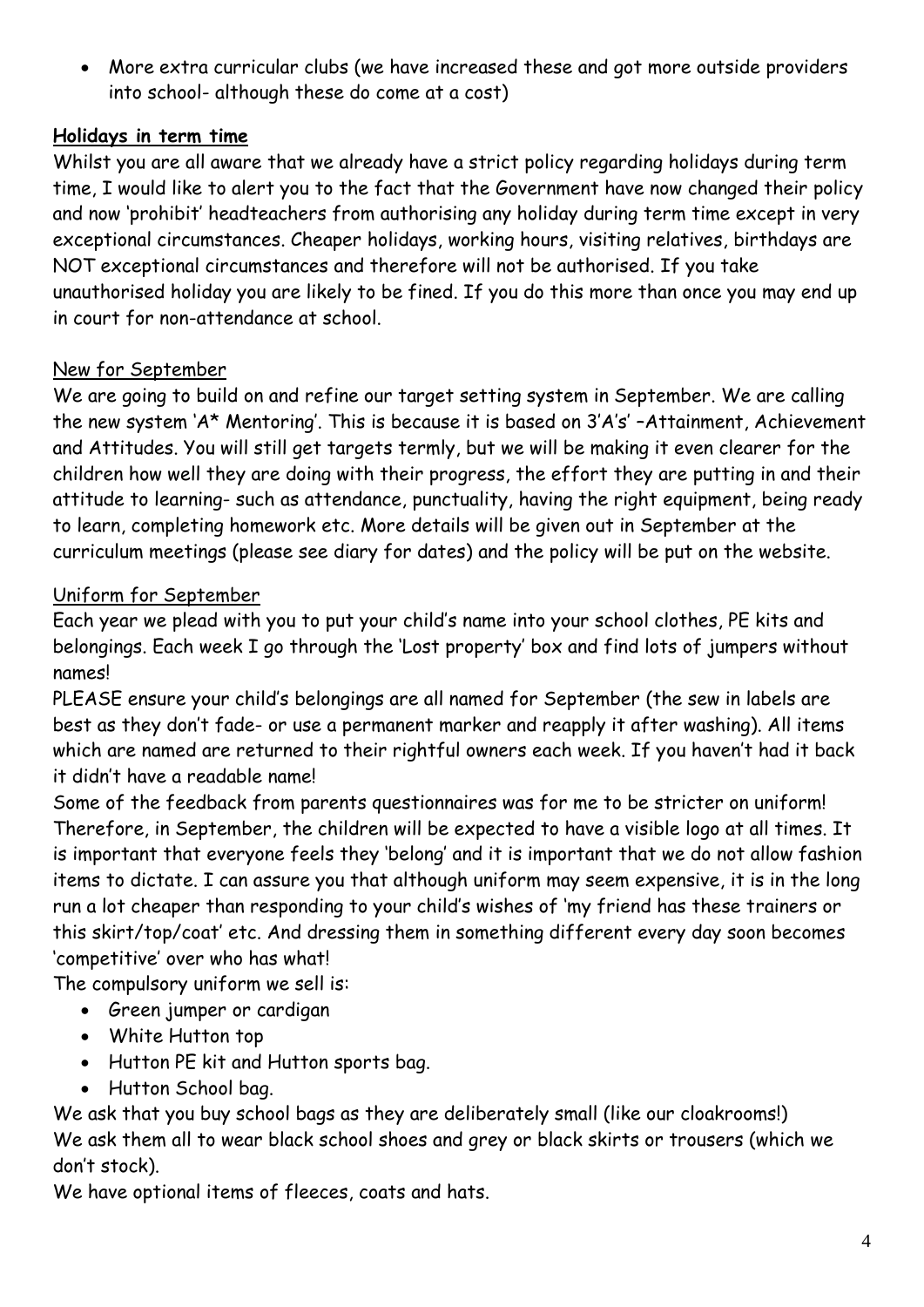The new Marks and Spencer website is proving popular. One parent said " It is fantastic, it is so easy to use and the quality is great- even better than it was before". (Mrs C)

#### **PLEA for Help from Builders and Gardeners!**

Our PTFA raised enough money to buy us a greenhouse. We are delighted with this and have ordered it for the 1st October. We, however, require a base! This requires some digging out and laying slabs. Mr Baker is extremely busy with other tasks and we wondered if there were any parents out there who might lend a hand (or shovel!) and also might know what they have to do ? We do have a basic plan but require someone to mix concrete etc. If you would be willing to help in September please contact school. We are aiming to do this at a weekendpossibly 7<sup>th</sup> September. (Bacon Butties and Builders tea provided!!) Thank you in anticipation of your support.

#### **End of Year Awards**

At the Leavers Service we handed out certificates to all the nominees and Award winners for most Effort, most Progress, greatest contributor to Pupil Voice, Young Musician of the Year (KS2 only) and The Stephen Jacobs Cup.

Nominees for Effort were: William Stevenson YR Hollie Hughes Y1 Billy Ferris Y2 Lorenzo White Y3 Summer Owen Y4 Eloise Fairhurst Y5 Shannon Andrews Y6 Nominees for Progress were: Grace Moses YR Billy Avery Y1 Heidi Raines Y2 Jack Currell Y3 Oliver Luscombe Y4 Ronnie McIlwain/Betteridge Y5 Tomas Wood Y6 Nominees for Young Musician were: Jasmine Hopes Y3 Kris Hooper Y4 Daniel Walker y5 Ellie Mae Shearer Y6 Nominees for contributor to Pupil Voice were: HAWK Council-Emily Smart HI Council-Emma Cezaj HAT Council – Mazie Baxter School Council – Tommy Carter Learning Council- Eve Huke SHAPE Council – Lewys Williams Health and Safety- Reece Wilkinson Eco Council – Sophie Stone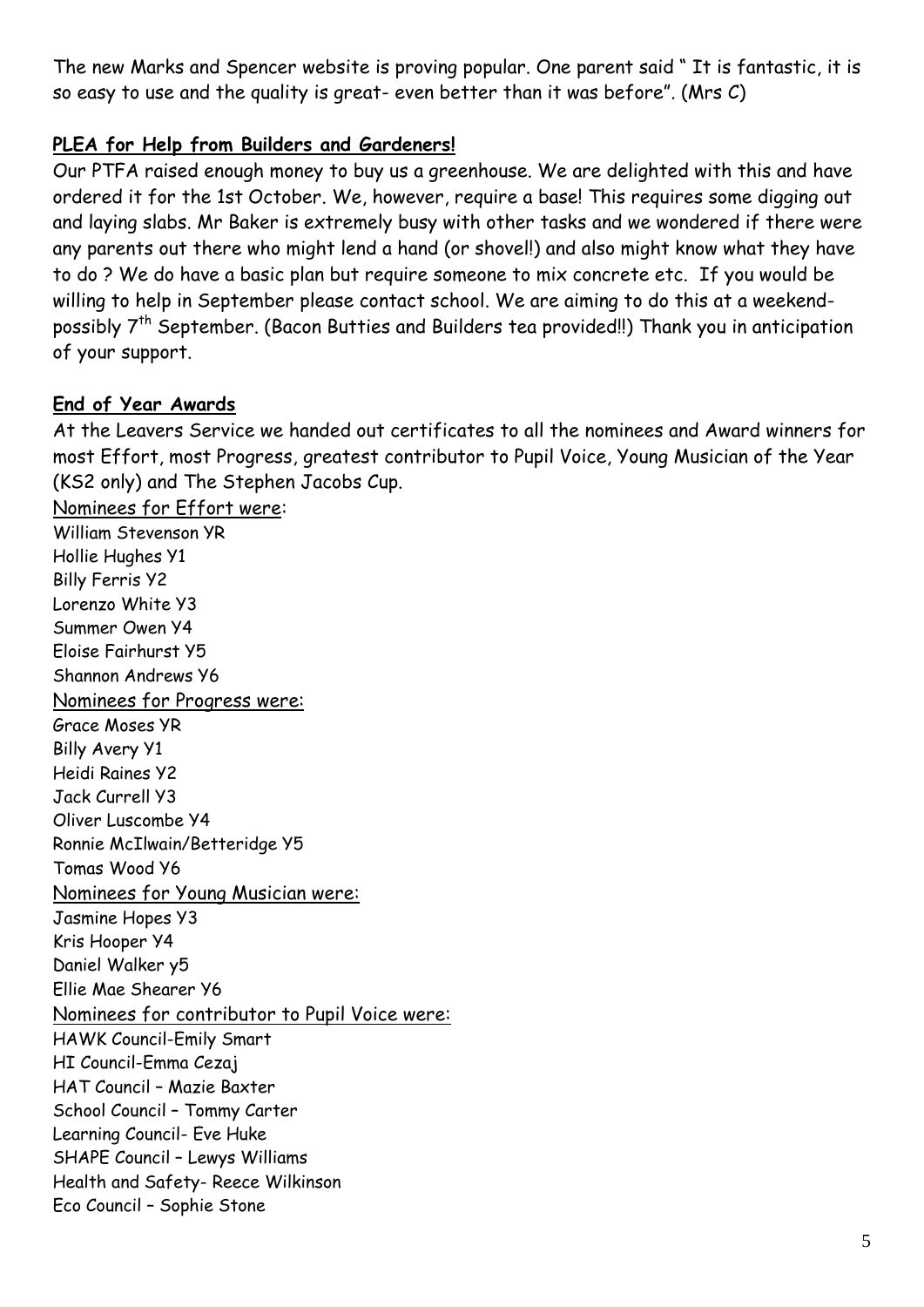Peer Mediator – Ronnie McIlwain/Betteridge Playground Buddy – Jack Buckingham Librarian – Kieran Best ICT monitor – Sophia Gott Gardener – Sid Sheppard Sugg French – Louis Stabbins Clutter Clearance Club – Mia Neate Tribe Leader – Dylan Baylis Office Assistant – Finley Andrews

Nominees for the Stephen Jacobs Cup "This cup is awarded annually to the pupil who is assessed as having consistently shown selflessness, and putting the needs of others before their own"

Rose Edwards YR Alannah Edwards Y1 Georgia Gibson Tuck Y2 Sophie BirdY3 Grace Goode Y4 Alvin Lane Y5 Georgina Goodwin Y6

The winners were: Effort: William Stevenson Progress: Tomas Wood Young musician: Kris Hooper Pupil Voice Contributor: Eve Huke Stephen Jacobs Cup: Sophie Bird

Congratulations to all the nominees and winners! You make us very proud!

We are also extremely proud of the pupils who achieved 99% or 100% attendance over the whole year. Well done all of you! 99% Silver Certificates Faye Baxter Rebekah Insley Megan O'Neill Isabel Peters Adam Topham Reece Wilkinson Jacob Young Lois Clapp Jasmine Mitchell Miles Olivia Stevenson Finley Andrews Alyssa Ball William Clapp Rohan Conroy